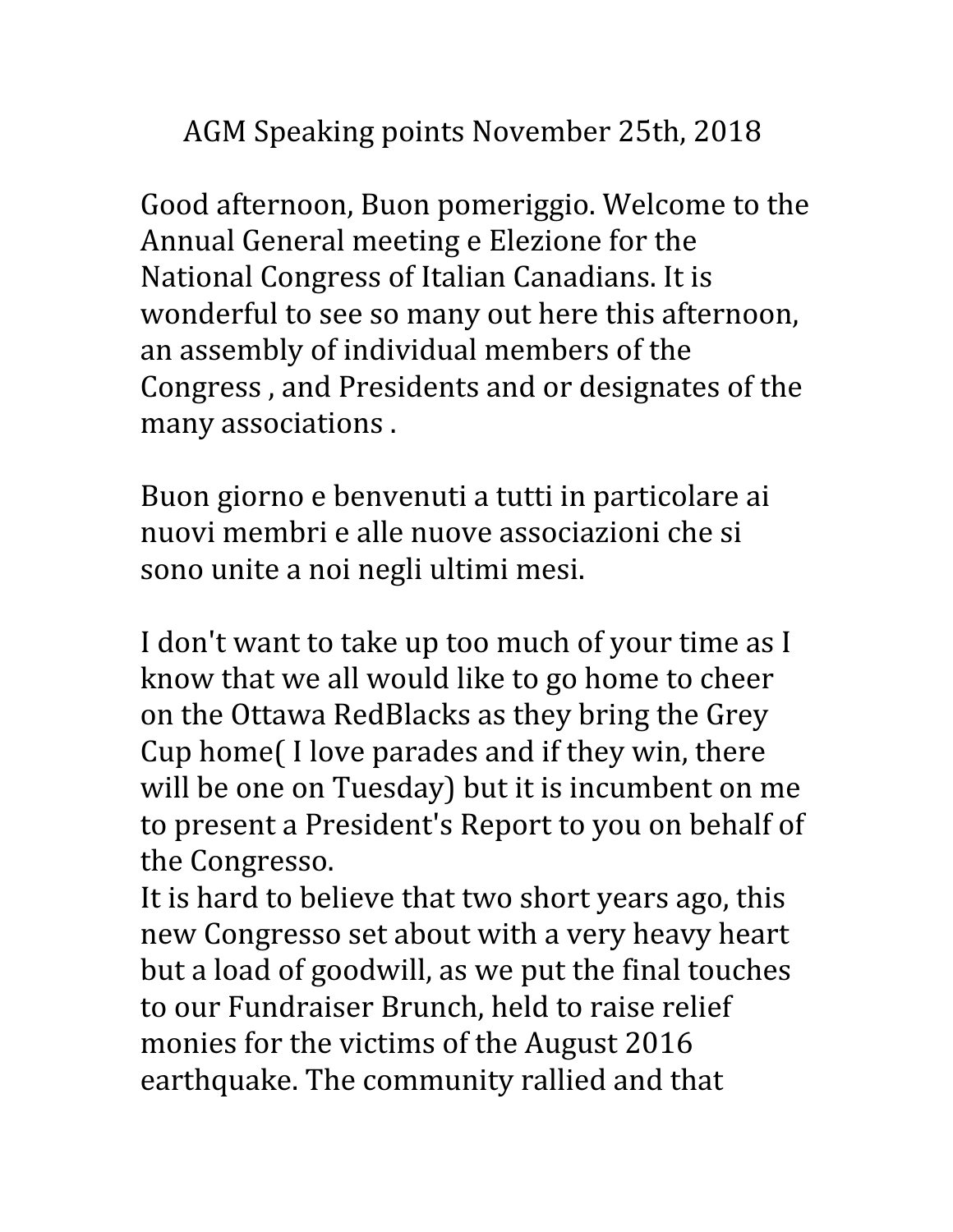afternoon, with over 350 people in attendance, supported by so many of our associations and friends, we were able to raise close to \$14,000.00 that was in turn presented to the Red Cross to be used for medical equipment, basic survival gear and the reconstruction of an area known by so many in our community.

Two years ago, when I ran for the position of President , I ran along the lines of making the Congress matter and count in our community.

The Congresso and only the Congresso, despite claims to the contrary, represents 1.4 million Canadians nationwide and about 45K here in Ottawa, and since 1974, has been recognized by the Government of Canada. The Congress has been the SINGLE, UNITED VOICE of matters important to the Italian Canadian community. Our challenge has been to make this community A united GROUP, NOT led by one person or persons. Natural Disasters such as an earthquake ,the internment of Italian Canadians, and the declaration of Ontario Heritage Month in 2010 are some of the examples in which the Congress has been able to champion alongside other important major associations. Our local district was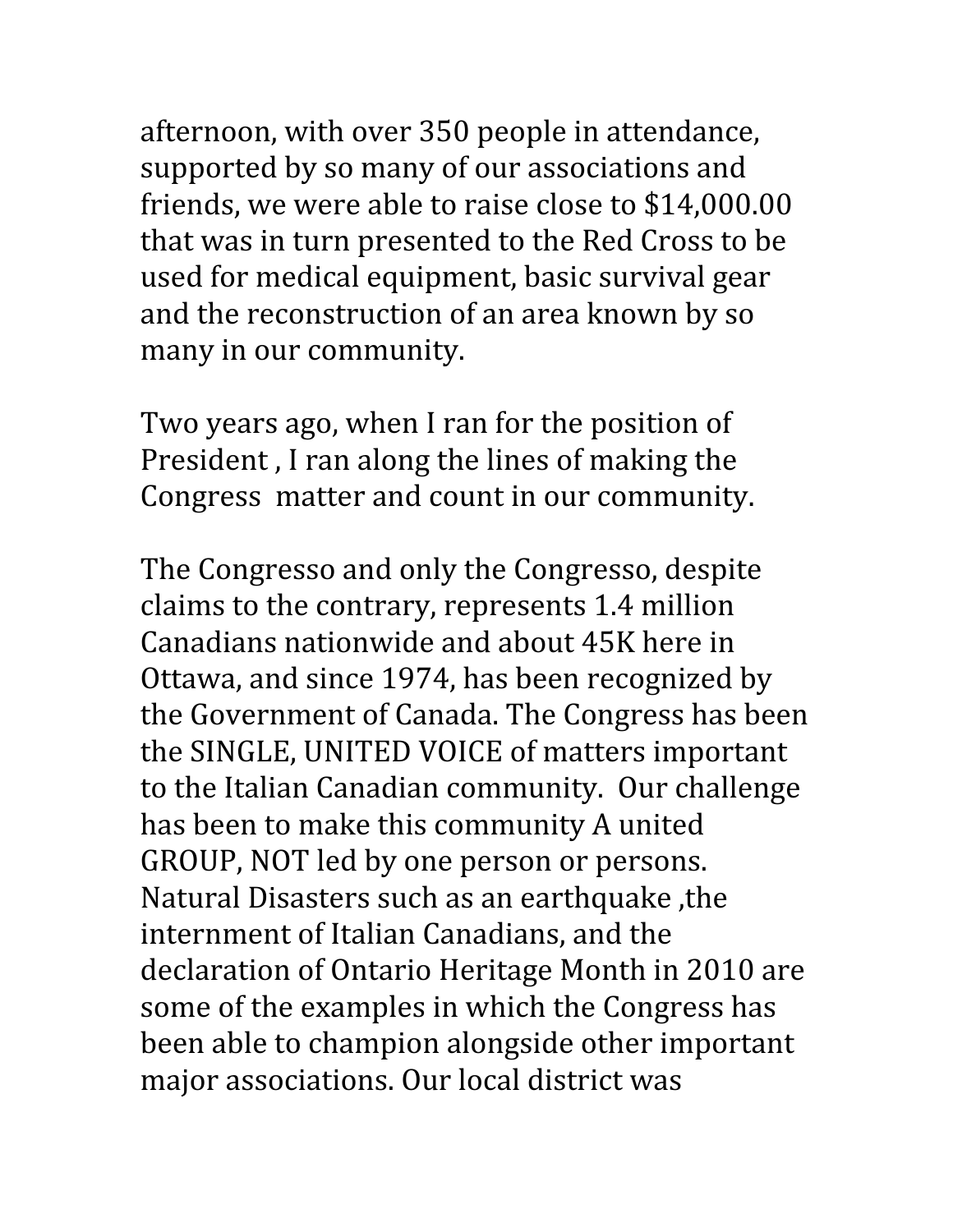privileged to have been side by side and to help move forward Private Members motion, M-64, sponsored by MP Deb Schulte to mark Italian Heritage Month countrywide. We were honoured to have been asked to witness the vote in the House of Commons gallery as this motion was unanimously passed. Ms. Schulte remains a friend to this day and has attended a few of our events.

This was an example of one of the many events that the NCIC has helped sponsor over these last two years. One thing that our Executive Board prides itself on is the relationship and collaboration with so many of our Italian Canadian associations who belong to our Board of Directors. We have developed great friendships and working relationships with individuals, associations and institutions and we have always been present to participate in a variety of community initiatives. Our representatives have been present to many a dinner dance, picnic, concert, movie nights and many more that showcase our great cultural traditions, those going back many years that remain a very important component to our community. We look forward to the next few years in having a continued presence at so many activities.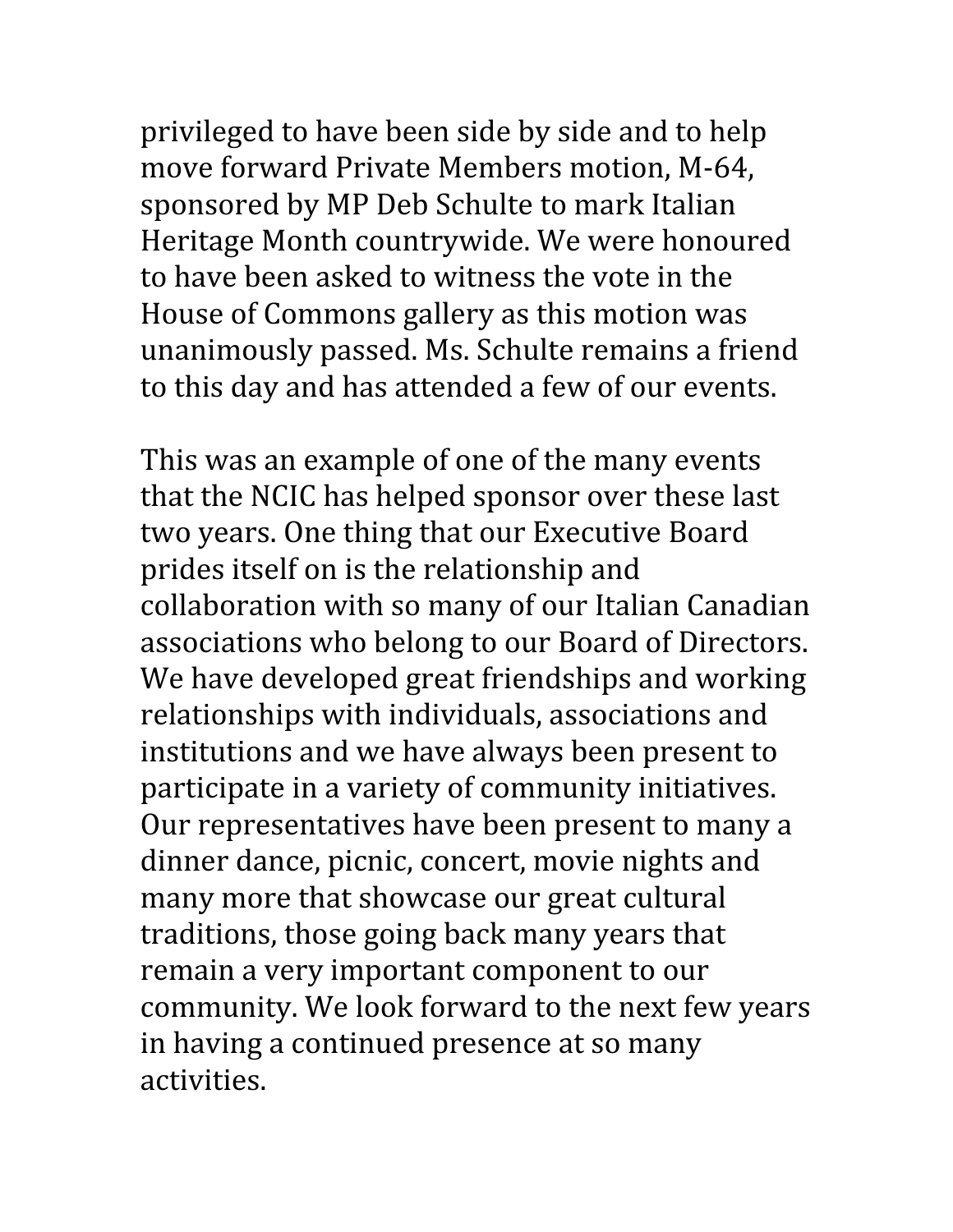In 2017, the year that celebrated the 150th birthday of both the City of Ottawa and Canada, The NCIC developed a theme of Preserving our

Past , Enriching Our Future. The Congress invited local journalist and historian Phil Jenkins to present a history of the Italian community in Ottawa. Two weeks later, curator Mauro Perressini of the Canadian Museum of History, visited the Historical Centre to discuss the importance of sharing our past stories, chronicling our history and how you as a community, either as an individual or an association, can become involved in this ongoing project. This partnership formed with the Museum in ongoing and Mauro is willing to return at our request to continue this discussion. The importance of cultivating relationships like this can not be underestimated. Other connections have been made with the City of Ottawa archives, Casa d'Italia in Montrea, the Historical Society of Ottawa and Heritage Ottawa to name but a few. The Congress has become the Ottawa chapter of the ICAP(Italian Canadian Archival Project). These relationships allow the NCIC to network with like minded associations and individuals whereby we can share mutual activities and learning opportunities. in 2019, the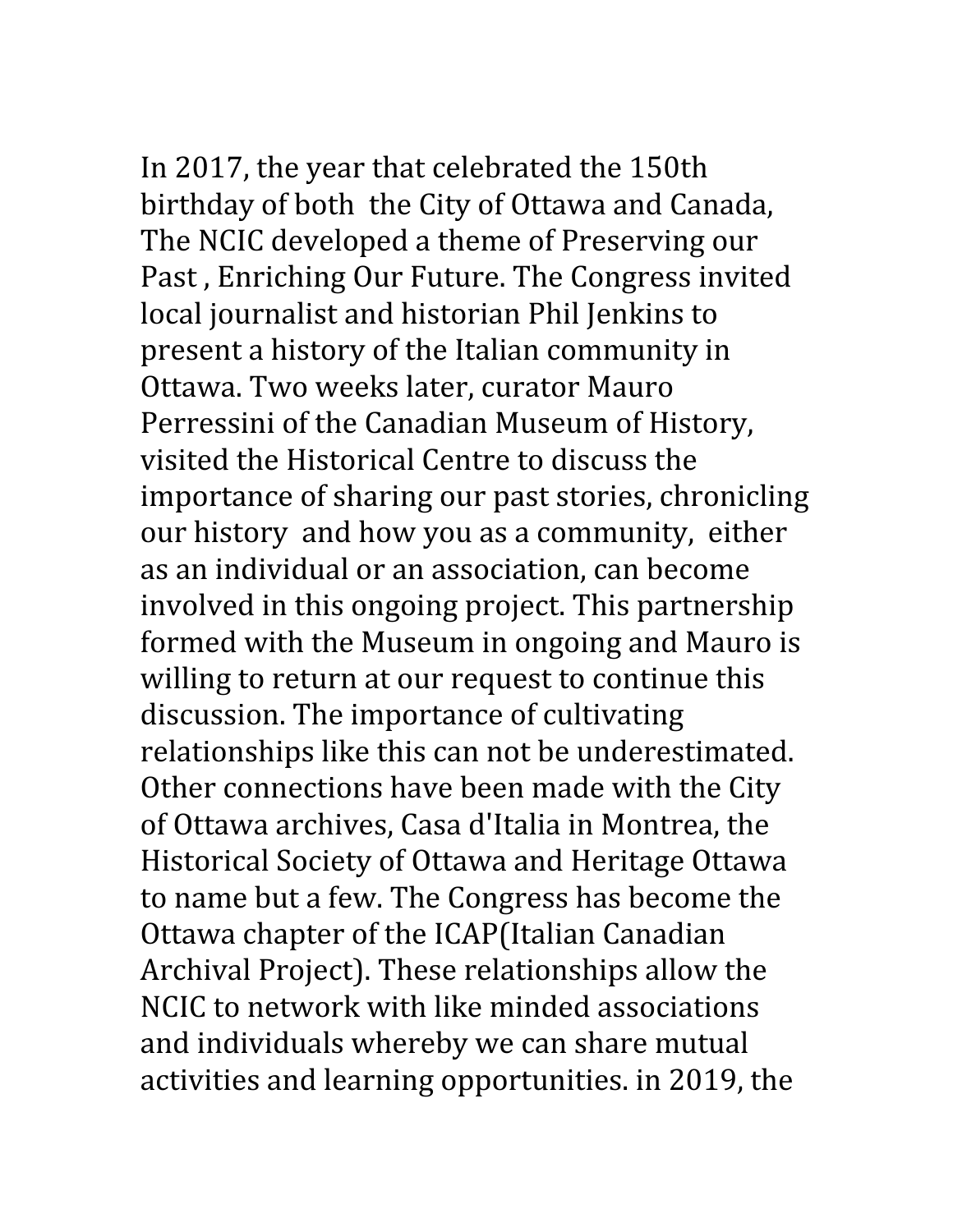ICAP conference will be held at Brock University in St. Catherines and we look forward to taking part in that informative

weekend. In spring 2018, we were pleased to be the recipient of a small City of Ottawa Heritage Grant to continue with our project of recording the oral and written history of our community. With some of those monies, we purchased a small camcorder for that purpose. We welcome some input as to those in the community that would be willing to partake in this project.

Returning to collaborations within our community-many of our collaborative events have taken place right here at the Centro Storico. Working alongside many of these groups such as the Societa Dante Aligheri, Fogolar Furlan, Societa Sicula, CIBPA, Parolissima, Centro Giovanile Formativo, Villa Marconi , Comites di Ottawa to name a few , provides a richness of programming that uphelds the cultural mandate of the Congress as well as contributing to the tapestry of our great community. Over these last couple of years, and averaging close to 2 events per month, we have welcomed approximately 1000 people to cross the threshold of the Centro Storico. It is my belief that this room, this venue, has now become the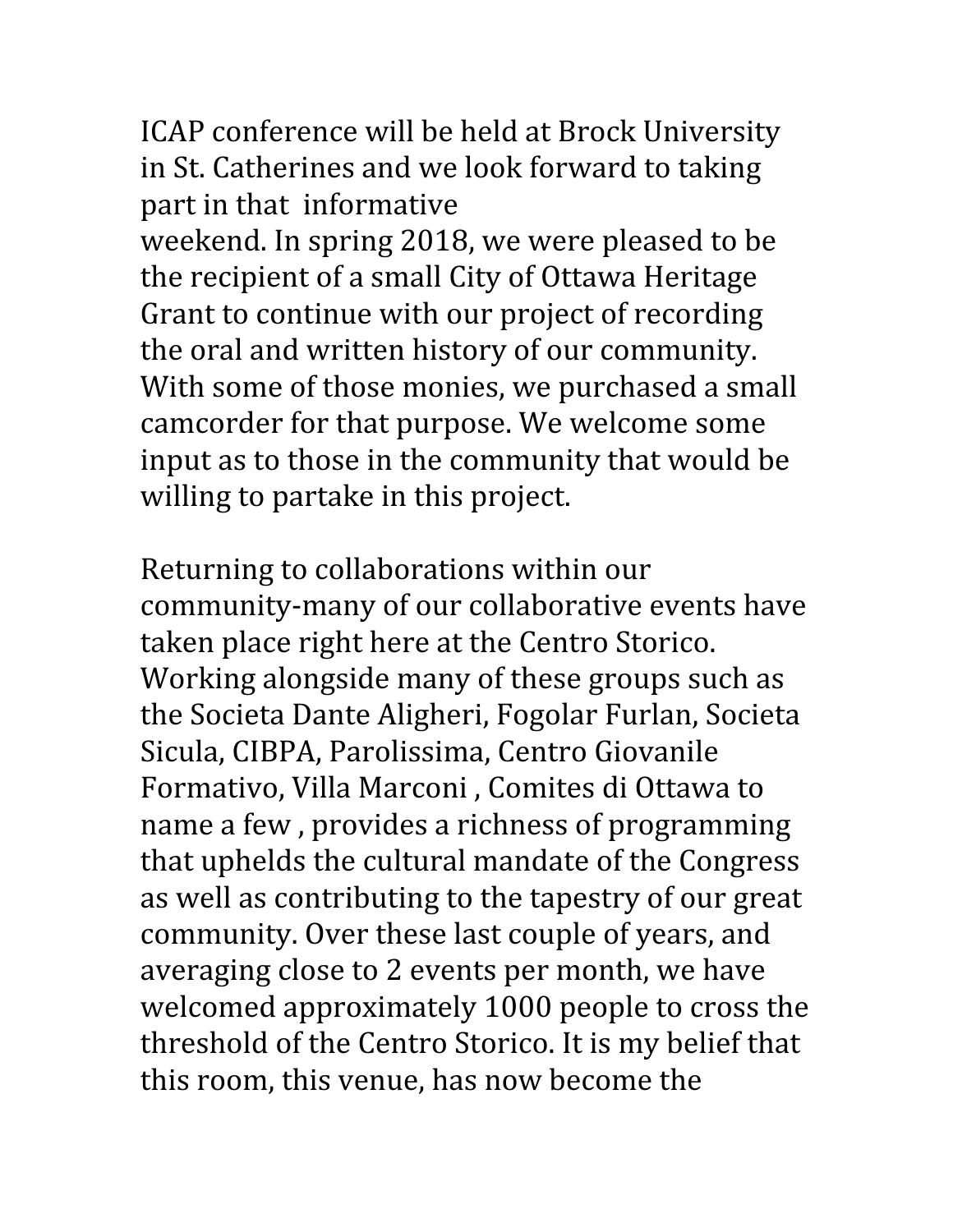cultural hub of the community. This room that belongs to you, the community-not to a group but to you and we welcome your ideas for possible upcoming events. The Culture Committee , led so ably by Francesco Loriggio, has put in many hours in planning these cultural activities. Francesco is stepping aside from the day to day life of a Board member but has offered his services as an ad hoc advisor. This is something we offer so if you are interested in joining us in this way but cannot commit to being a full time member of the Board, please advise us. There is a place for all.

I would also like to thank Antonio Cellucci for his ongoing technical help and advice.

With a roster of dedicated volunteers from members associations, we have been able to stage art exhibits featuring local artists, Cultural Salons coordinated by the Dante, with interesting speakers like the one held this past Wednesday, presenting Rosemaria Durand and her book The Basta Basta Kitchen and hosted by local CBC radio personality Giacomo Panico.

Exhibitions range from model airplanes and ships to creative drawings from the youth of our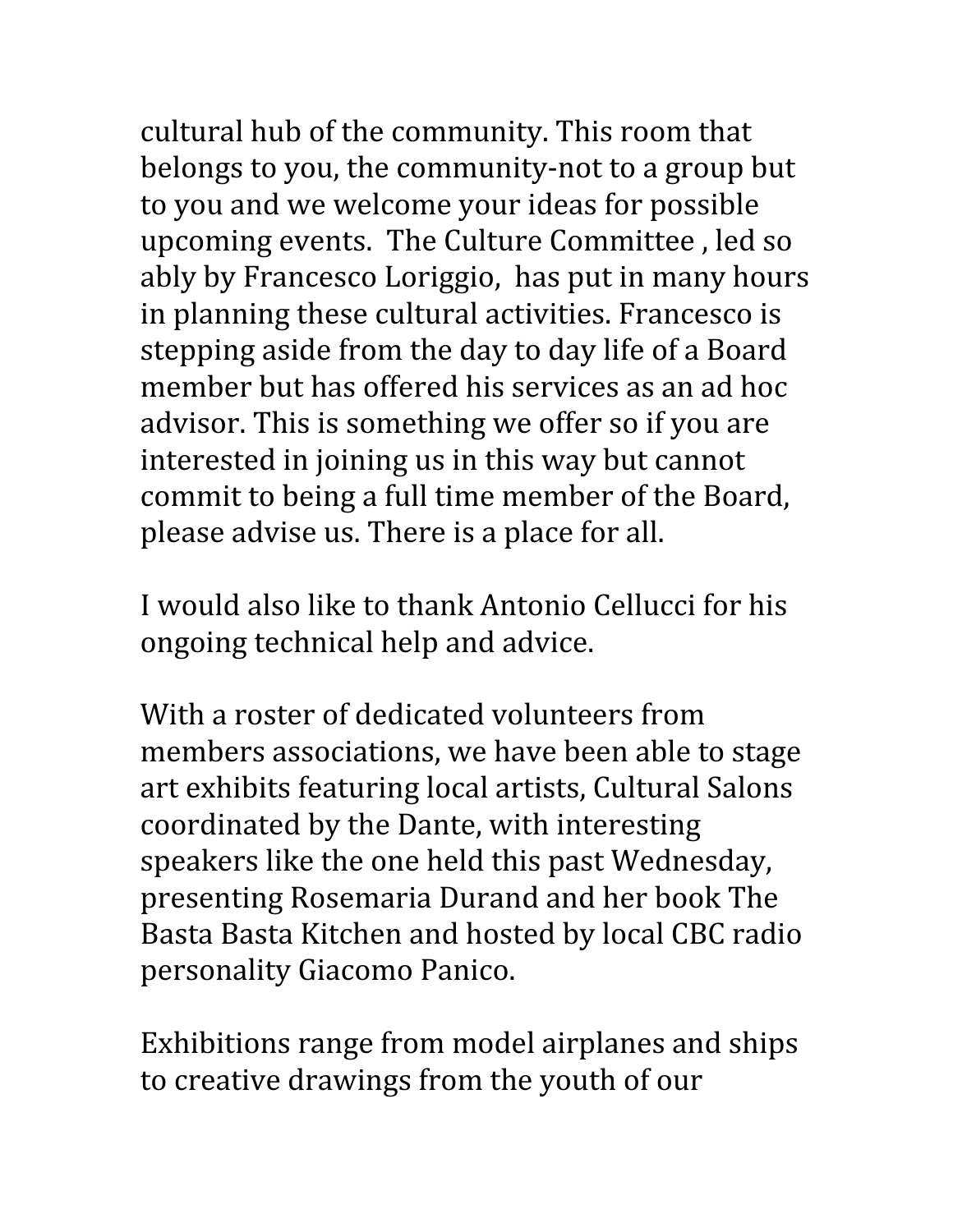community showcase the richness that is so omnipresent. Books and Biscotti, a nationwide annual literary event, has been here, bringing together many Italian Canadian writers from Coast to coast, reading from their latest works. We have been fortunate to work alongside the Association of Italian Canadian Writers and their recent anthology of Canadian writing entitled People, Places, Passages. We have been very appreciative of the support of the Writers Union and the League of Poets to be able to host the many literary events.

One of our most valued partners is Villa Marconi. In March 2017, we partnered with them in staging the delicious Assaggi. Their staff has been most open, and accommodating on a daily basis and for that we thank you. (Check for reps in the crowd) We thank Domenic Ricci for his many years of service to the community. As well, we have made the residents of Villa aware of the many activities in this room and have made it possible for many to attend alongside their families. This is something so very important and enriching to us all.

In collaboration with the Embassy of Italy, and other associations , the Centro has also been the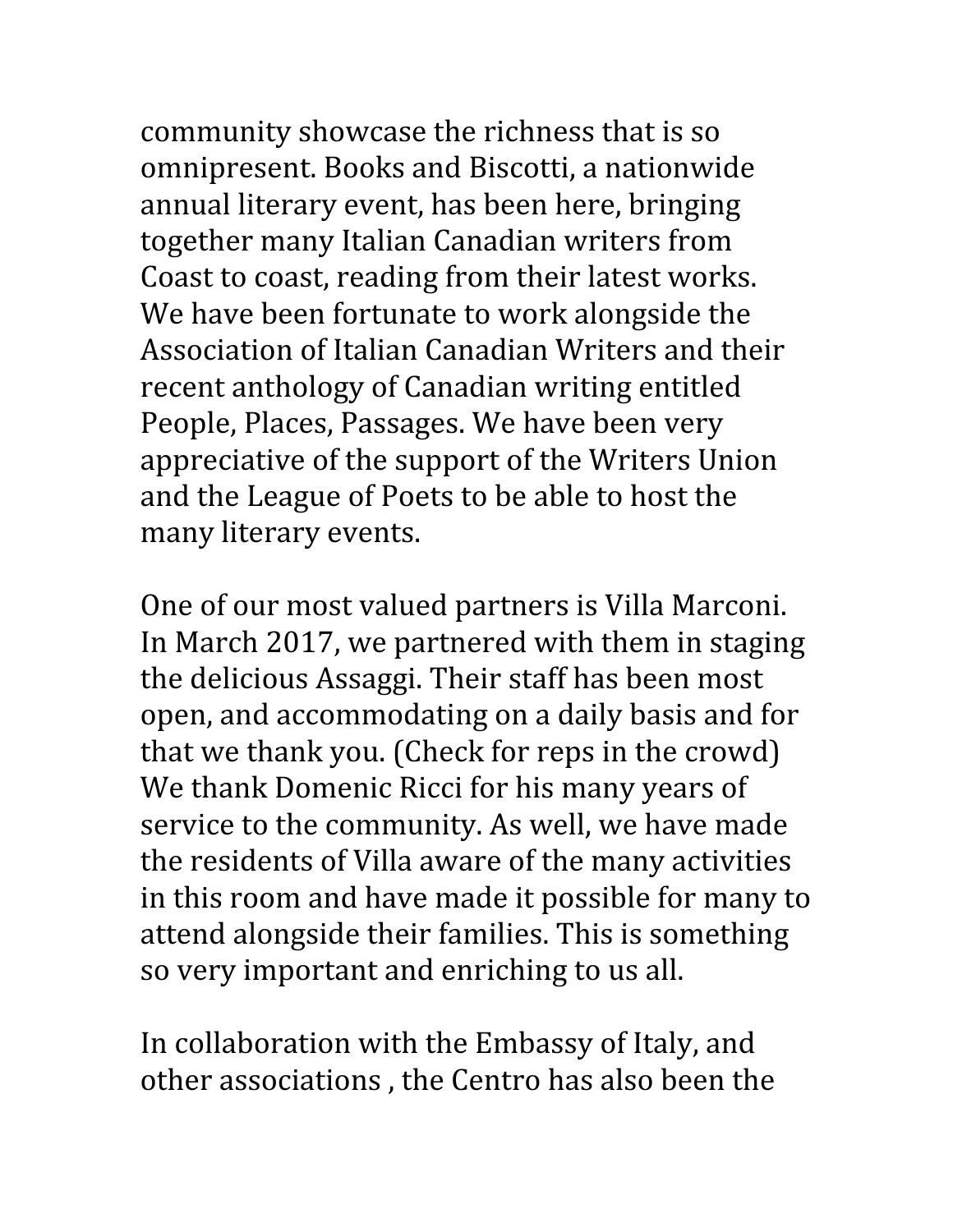venue for many a movie night. With our newly

installed AV system, we can have a fully functional centre to host many an event. Movies shown over the last couple of years range from Piazza Petawawa in collaboration with CIBPA Ottawa, a film dealing with the internment of Italian Canadians during the Second World War. Many came away from that film with a greater understanding or this dark chapter in Canada's history but still a question as to how it happened. Film makers, both Canadian and international, graced our doorstep , with provocative and heartfelt films and documentaries. We showcased Blaxploitation, and L"Attessa on succesive nights in the fall of 2017, working alongside the Dante and the Embassy. Many actiivites taking place during the Settimana della Lingua Italiana in mondo(October) and Settimana della Cucina di Mondo(November) have been co-sponsored and held here, dealing with the culinary traditions of the Friuli and the past mentioned Basta Basta:Sicily at the Table marking this years theme of the Mediterranean Diet.

I mention working together a lot-it is so important to showcase this for the benefit of the community. I wish to acknowledge the important relationship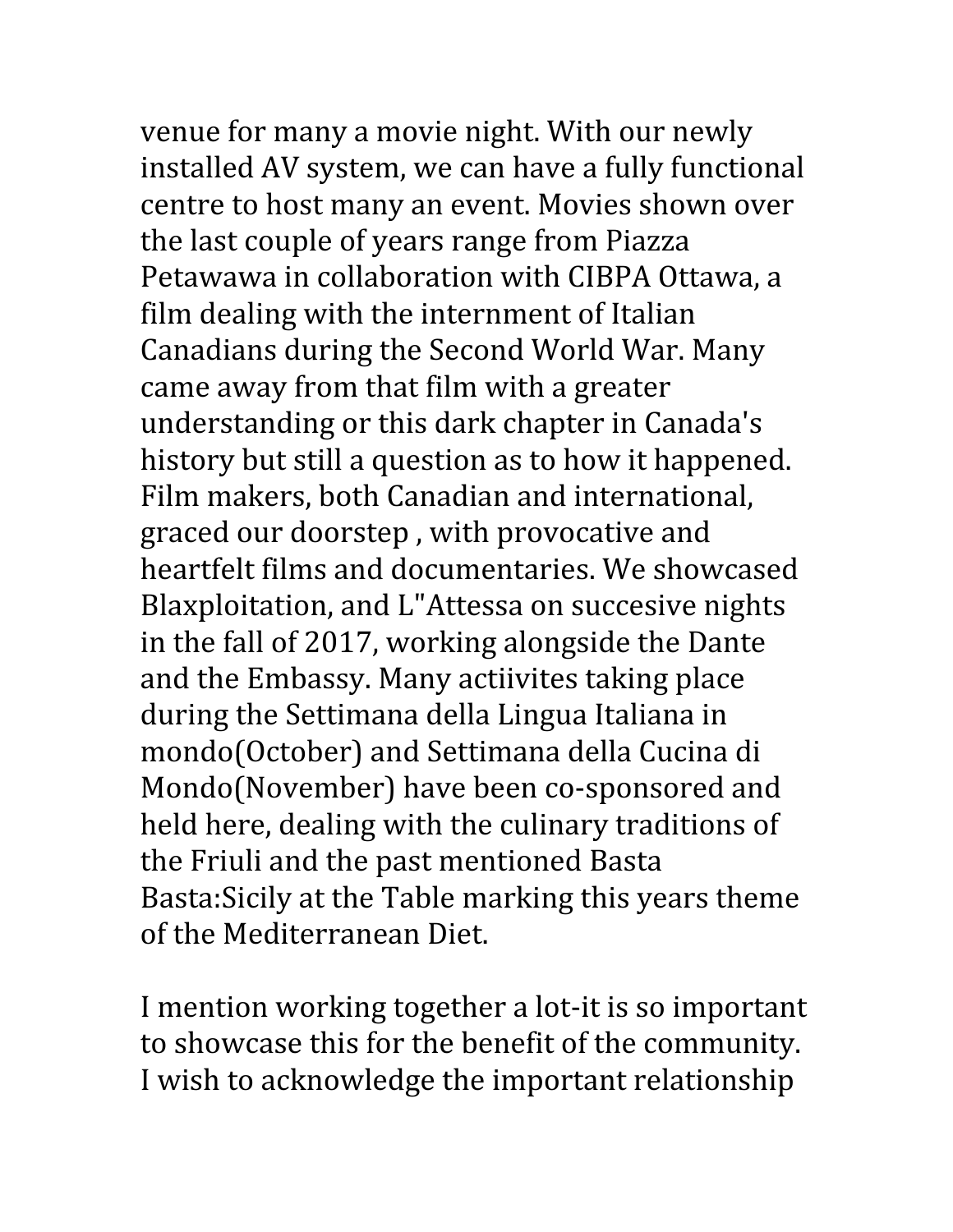with both the Comites di Ottawa, led by Cavaliere Francesco Di Candia and his Executive as well as the Embassy of Italy, headed up by Ambasciatore Claudio Taffuri and Consigliere Spartaco Caldararo, a familiar face here over this last year. The Embassy have been most supportive of our activities and have been most generous and for that we thank you.

Going back to the Comites and the positive relationship between both our groups. Two weeks ago, we partnered with the Comites, Societa Sicula and the Embassy for our second annual Remembrance Day Commemoration Ceremony. It truly was a touching afternoon as we remembered the sacrifice of so many. We were honoured to have Orazio Rizzi present a moving history of the 100th anniversary of the end of WW1 as well as being able to screen the film Fango e Gloria. Close to 100 people were in attendance that afternoon. In 2017, the Congress paid homage, at their first Remembrance Day ceremony, to a young Ottawa Italian Canadian, Lance Corporal Antonio Barbaro. We were honoured to have the presence Corporal Barbaro's family and to be able to pay proper respect of this young man's unwavering bravery.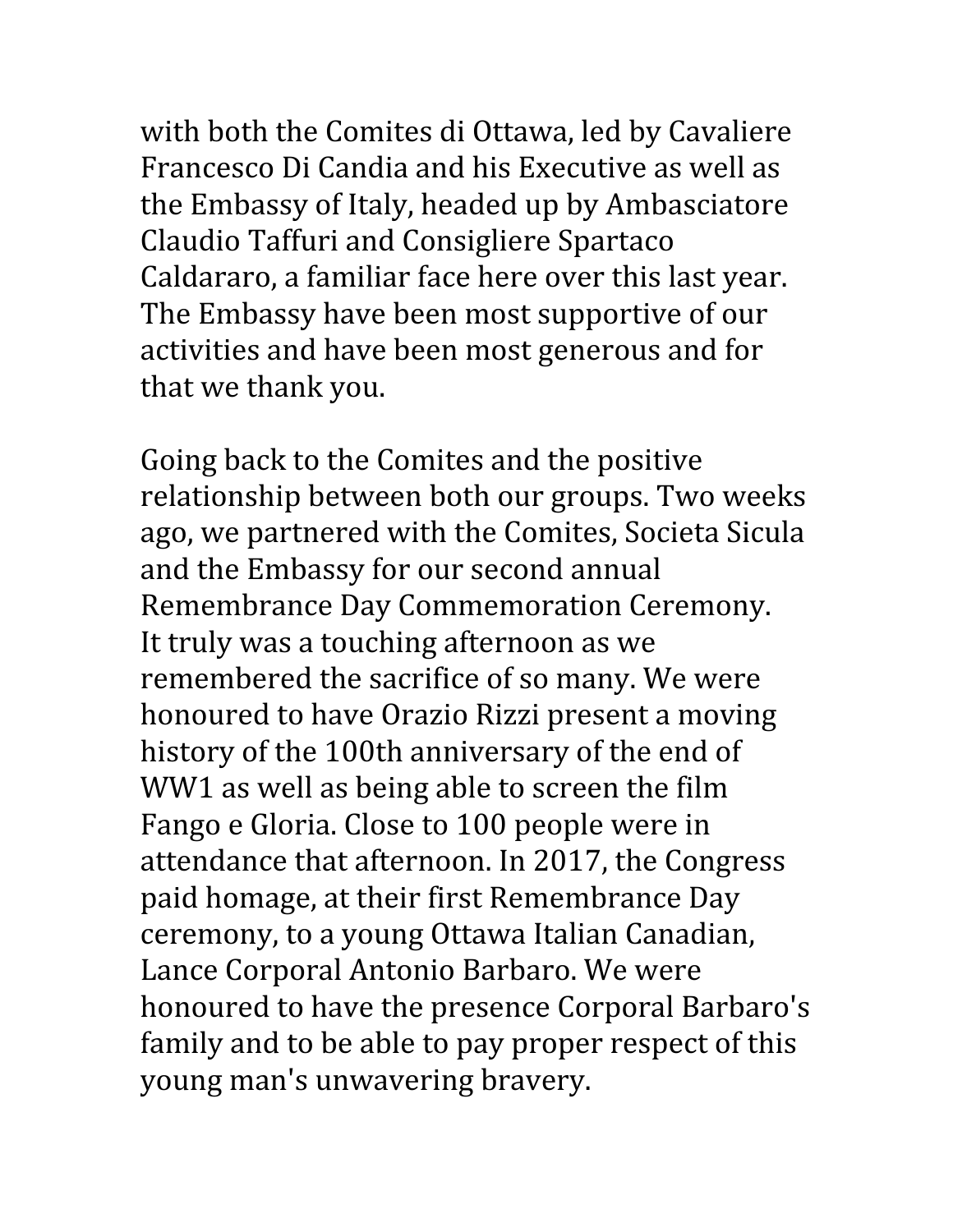Speaking of movies, This year, as well, allowed the Congress to partner alongside the Comites, The Embassy, the Dante and CIBPA to have the first ever ICFF Ottawa. Two nights in mid June , 4 films shown at Cineplex Lansdowne, generated a lot of interest, and we look forward to being able to make this happen again this coming year. It was my privilege to attend the opening ICFF press conference in Toronto in mid May alongside Anna Chiappa of the Dante Aligheri Society.

One of the first items we tackled upon taking office was the amendment of the governing constitution and bylaws of this local chapter of the Congress. Listening to the community and its misgivings with certain articles, we set about making changes. Under the tutelage of two Board Members who comprised the Bylaws Committee, First VP Michael Aquilino and Director Lorenzo Bonera, a new and updated document was produced and presented at a members meeting last February. It was adopted unanimously and Michael will touch upon this in a short time. We also set up three other sub committees, focusing on Culture(led by FL), Communications(led by CML) and the Historical Centre(Led by CN).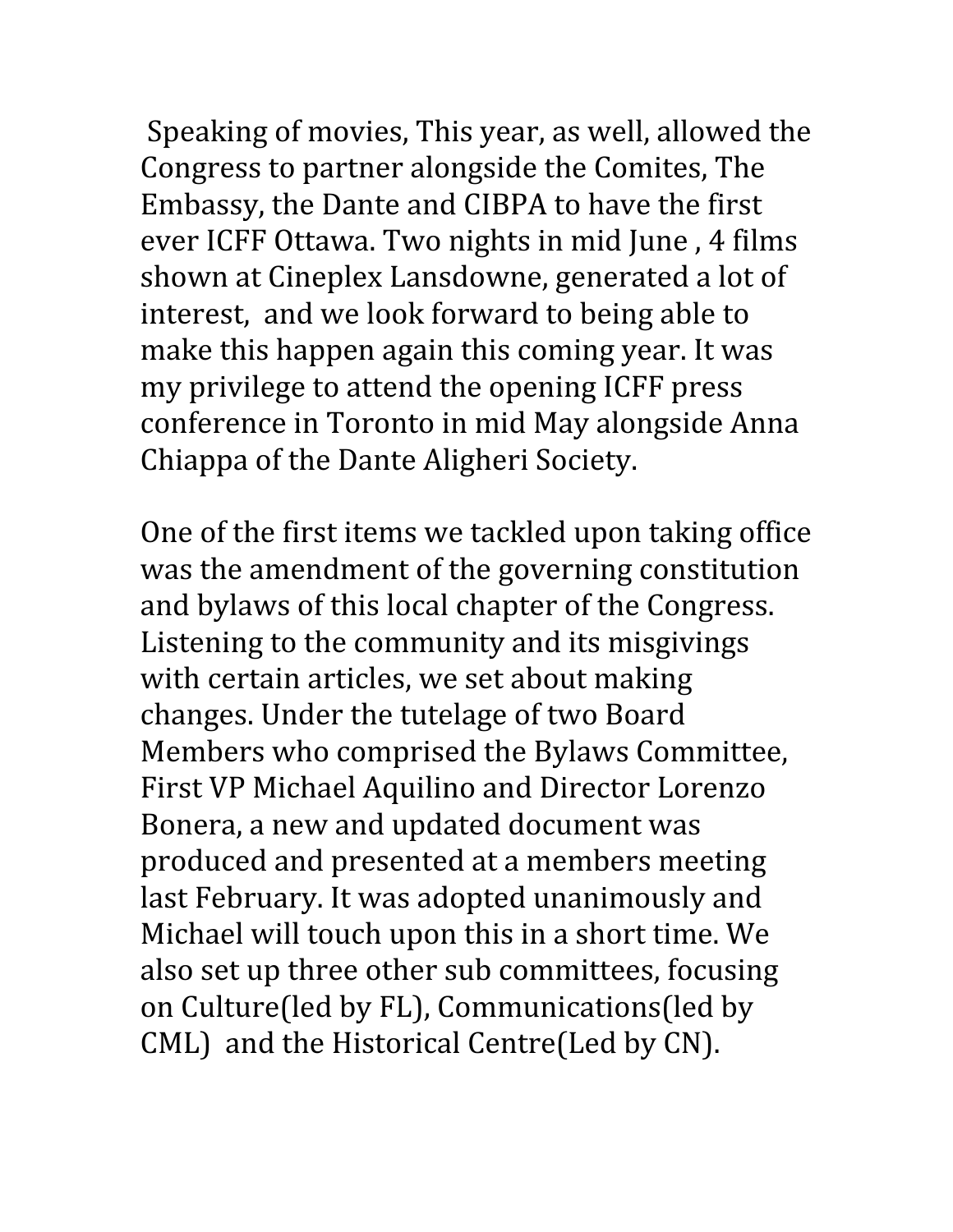Communications Committee has been working on an updated website that is up and running under the new address of ncicottawa.com. Here you will find information dealing with our chapter, as well as the community calendar, upcoming events etc. We welcome your input and suggestions. Our past webmaster Giorgio Zanetti and our current one Ryan Ricci deserve our great thanks for their ongoing work and dedication over the last number of years. However we are losing Ryan from our committee so if there is someone out there who has this technical expertise, please come and see us. One of our projects forthcoming will be the production of a newsletter and this is where we too will welcome contributions. Activities of the many associations, stories of individuals etc can be shared via this medium. Media dissemination is so important and when one is faced with challenges with certain community media, we need to develop another way to share our stories, events etc. a We would love to hear from you with ideas for possible activities. In this day of 24/7 omnipresent communication, the Congress believes strongly in getting its information out there. We are not a top down organization but one that believes in hearing from their membership and is always open to discussing your ideas.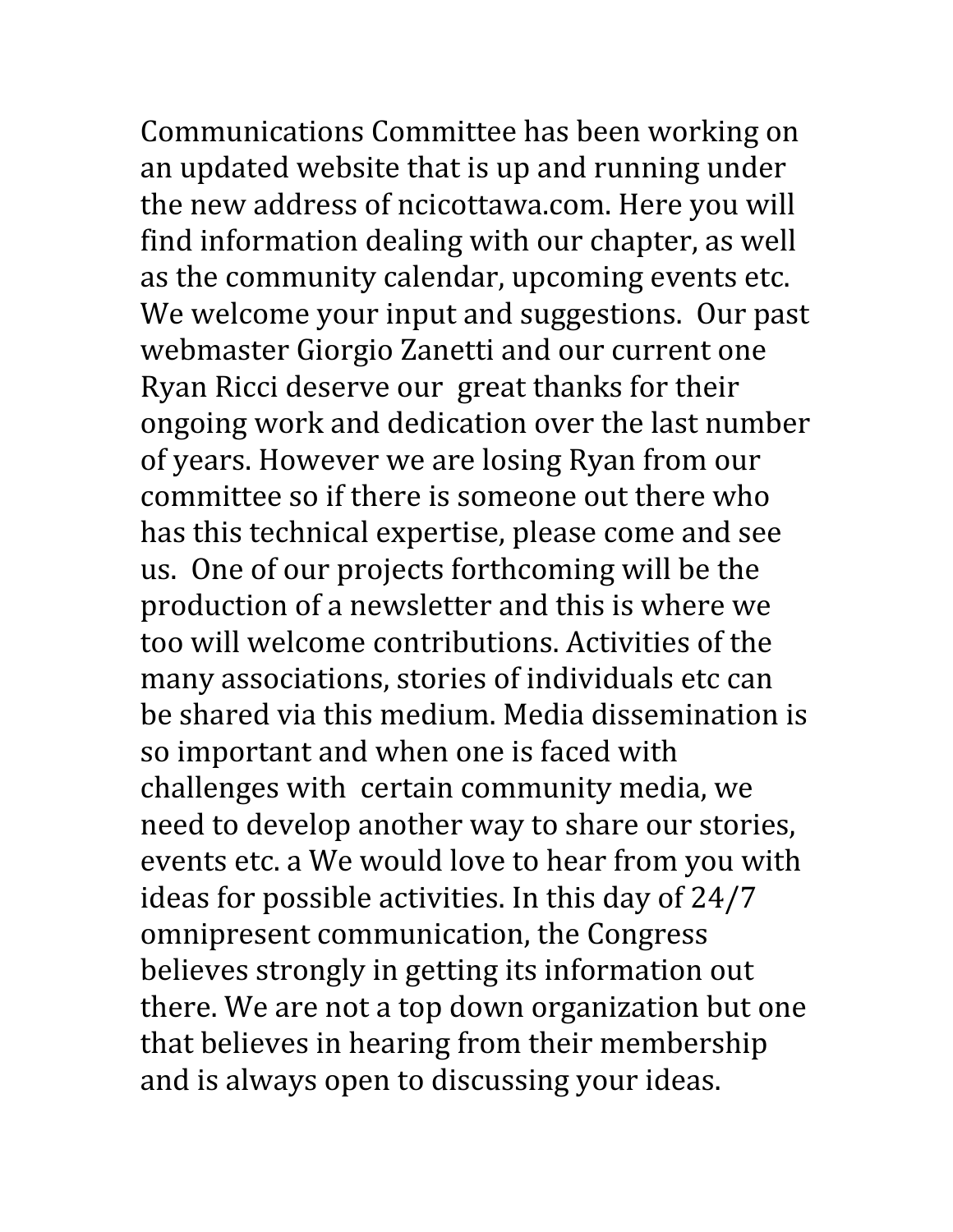As you know, many of our activities take place at the Historical Centre, right here in this room. To ensure that this continues, we from time to time ask for your help. To upkeep this Centro requires financial resources, most of it for ongoing maintenance and an annual payment to VM and for insurance coverage. To be able to continue our programming , we need your ongoing support. That is why you will see a free will contribution jar at our events. For those donations, past and future, we thank you. When the Centro opened in 2013, the donor wall was inaugurated, The brass plaques up there record the many families and individuals who came to Canada for a better life and helped contribute to the richness of our community. The plaques were a way to mark that families contribution, These plaques are still an ongoing fundraiser and one can be purchased for \$500.00. A tax receipt is available for that. The fee can be paid as either a one time cost or in two installments, over the course of a year, to make it affordable for all. There is also a donor wall for the associations. If you have any questions, Corrado Nicastro will be pleased to provide you with any information. As well , the Congress wishes to thank all those that attended and supported our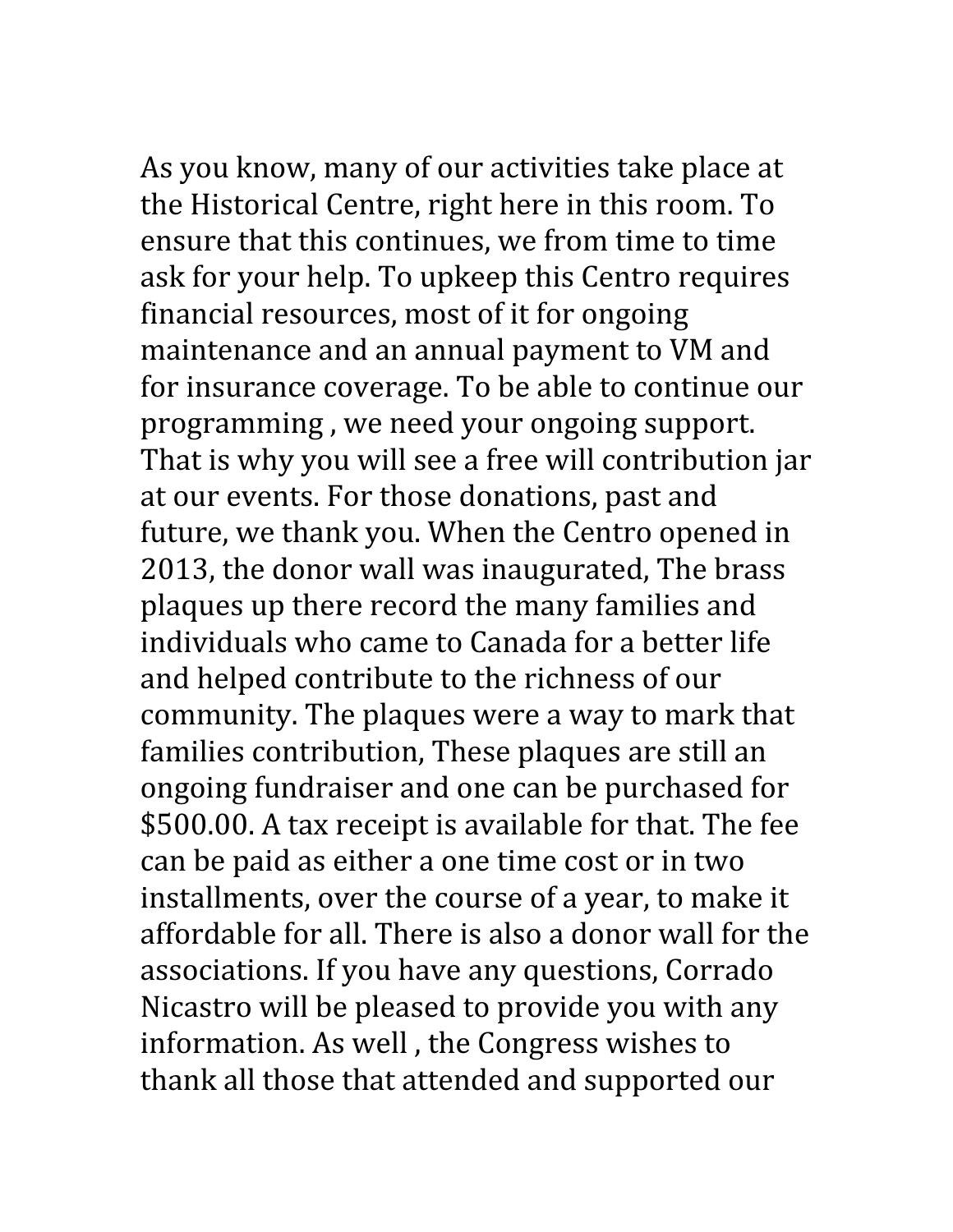May fundraiser where we honoured our lifetime friend Nello Bortolotti. For that, we are forever grateful. Nello's history was closely tied to the Congress and to the NCIC Foundation, where he loved being a large part of the annual Giovanni Caboto Awards set to take place this spring. In referencing the Foundation, stay tuned for news from their Interim President Joe Macaluso as to membership and elections to their Board. (Steven Travale)

In closing and in mentioning Nello, we cannot forget his passing a few short months ago in Sept. This past year has also seen our community lose so many passionate leaders who truly supported the NCIC and the Centro, leaders like Italo Tiezzi, Giovanna Panico, Lucio Appoloni and Dario Catana who acted as an advisor on our Centro Storico committee. As well, we lost a few individuals who carried a Congress membership and attended a few of our events.

I would like to take this time to thank the community media for advertising and covering our events-Tele 30, CHIN Radio 97.9, OMNI TV and David Battistelli and L'Ora di Ottawa.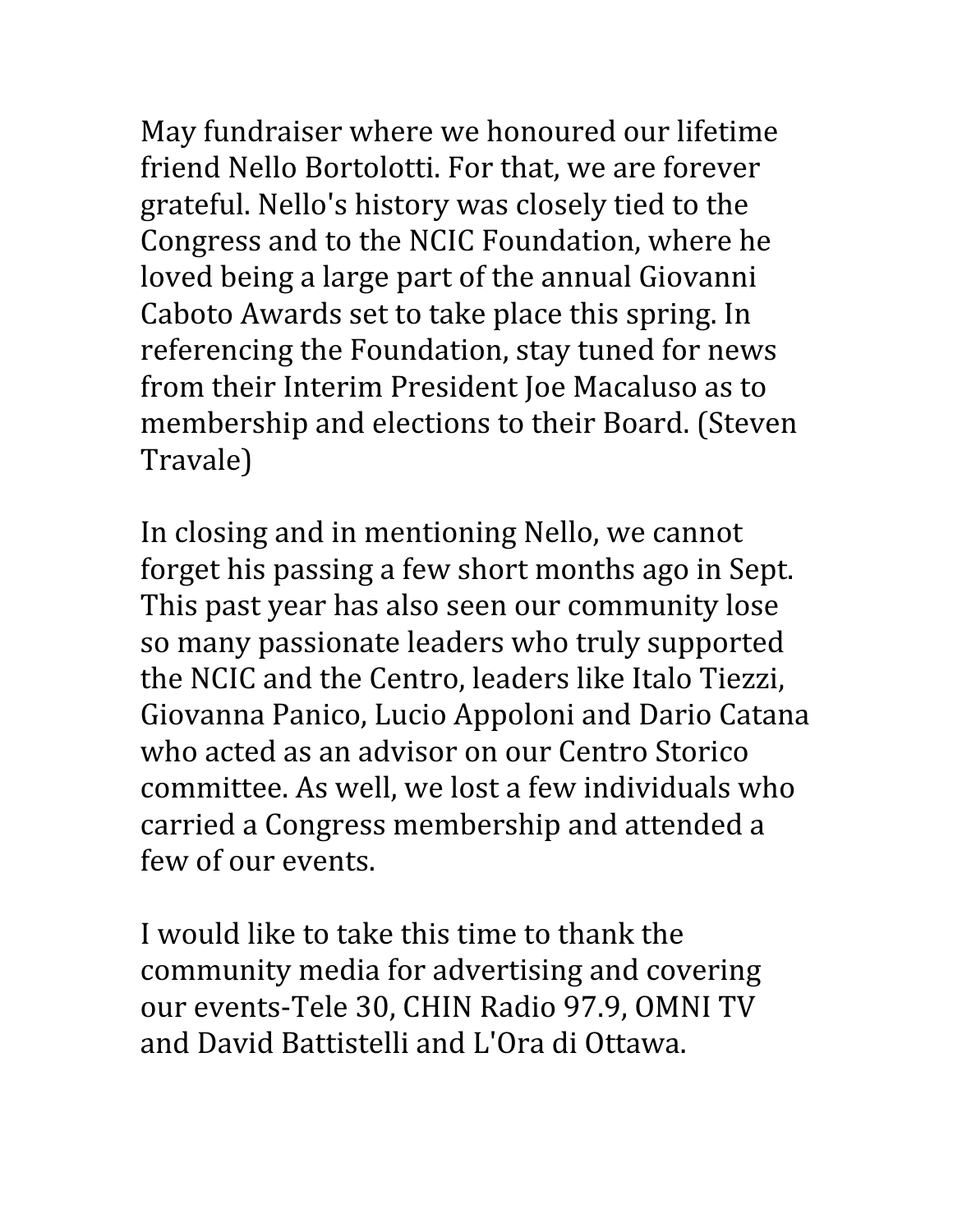A President goes nowhere without a wonderful group of teammates, people who keep the Congress functioning on a daily basis, and that I have in a great Executive and a Board of Directors made up of the Presidents of the Associations who take out membership in the Congress. I would like for the Executive Members of the Congress to stand and be acknowledged. I thank them for their support over these last two years and in moving forward. I would also like to thank their families who share their loved ones with us and who are often here lending a hand. This time can never be measured and is valued immensely. I wish to thank all the members and associations for their ongoing support. Grazie per il vostro sostegno. I would also like to point out that in April, at the National Congress (national level) Biennial convention, both Lorenzo Bonera and I became members of the National Executive, Lorenzo as Treasurer and myself as the Second VP. We also hold a place on the executive of the NCIC Ontario District.

In closing a quote that I follow from time to time and one that led me to take up the challenge of being President of the Congress during a very tumultous time in our community